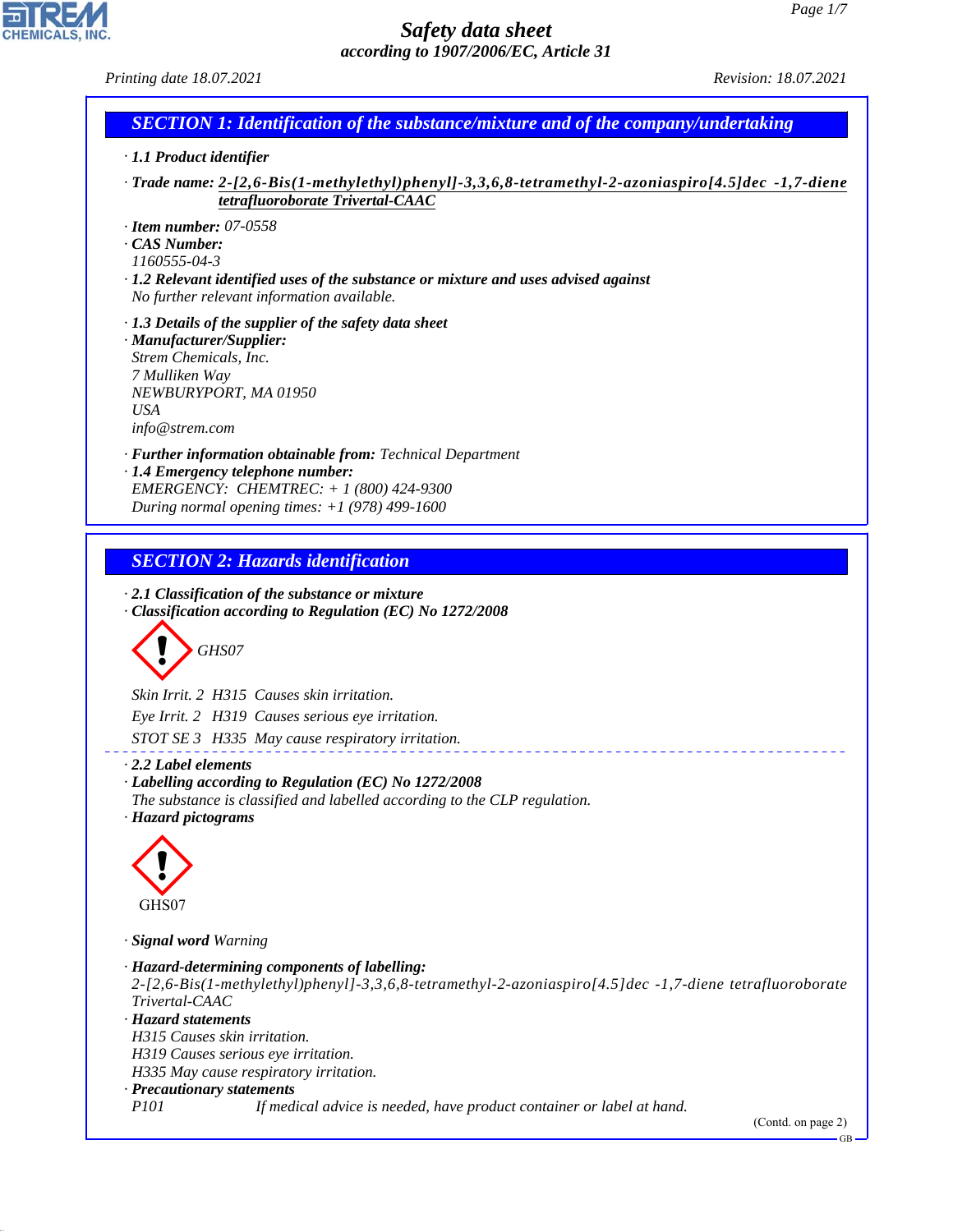*Printing date 18.07.2021 Revision: 18.07.2021*

*Trade name: 2-[2,6-Bis(1-methylethyl)phenyl]-3,3,6,8-tetramethyl-2-azoniaspiro[4.5]dec -1,7-diene tetrafluoroborate Trivertal-CAAC*

|                           | (Cond. of page 1)                                                                                     |
|---------------------------|-------------------------------------------------------------------------------------------------------|
| <i>P102</i>               | Keep out of reach of children.                                                                        |
| <i>P103</i>               | Read label before use.                                                                                |
| P <sub>231</sub>          | Handle under inert gas.                                                                               |
| P <sub>262</sub>          | Do not get in eyes, on skin, or on clothing.                                                          |
|                           | P305+P351+P338 IF IN EYES: Rinse cautiously with water for several minutes. Remove contact lenses, if |
|                           | present and easy to do. Continue rinsing.                                                             |
| $P403 + P233$             | Store in a well-ventilated place. Keep container tightly closed.                                      |
| P422                      | Store contents under inert gas.                                                                       |
| <i>P501</i>               | Dispose of contents/container in accordance with local/regional/national/international                |
|                           | regulations.                                                                                          |
| $\cdot$ 2.3 Other hazards |                                                                                                       |

#### *· Results of PBT and vPvB assessment*

*· PBT: Not applicable.*

*· vPvB: Not applicable.*

#### *SECTION 3: Composition/information on ingredients*

#### *· 3.1 Chemical characterisation: Substances*

*· CAS No. Description*

*1160555-04-3 2-[2,6-Bis(1-methylethyl)phenyl]-3,3,6,8-tetramethyl-2 azoniaspiro[4.5]dec -1,7-diene tetrafluoroborate Trivertal- CAAC*

#### *SECTION 4: First aid measures*

*· 4.1 Description of first aid measures*

*· After inhalation: In case of unconsciousness place patient stably in side position for transportation.*

- *· After skin contact: Immediately wash with water and soap and rinse thoroughly.*
- *· After eye contact:*
- *Rinse opened eye for several minutes under running water. If symptoms persist, consult a doctor.*
- *· After swallowing: If symptoms persist consult doctor.*
- *· 4.2 Most important symptoms and effects, both acute and delayed No further relevant information available.*
- *· 4.3 Indication of any immediate medical attention and special treatment needed*
- *No further relevant information available.*

#### *SECTION 5: Firefighting measures*

- *· 5.1 Extinguishing media*
- *· Suitable extinguishing agents: Use fire extinguishing methods suitable to surrounding conditions.*
- *· 5.2 Special hazards arising from the substance or mixture No further relevant information available.*
- *· 5.3 Advice for firefighters*

44.1.1

*· Protective equipment: No special measures required.*

#### *SECTION 6: Accidental release measures*

- *· 6.1 Personal precautions, protective equipment and emergency procedures Not required.*
- *· 6.2 Environmental precautions: No special measures required.*
- *· 6.3 Methods and material for containment and cleaning up:*
- *Dispose contaminated material as waste according to item 13.*

(Contd. on page 3)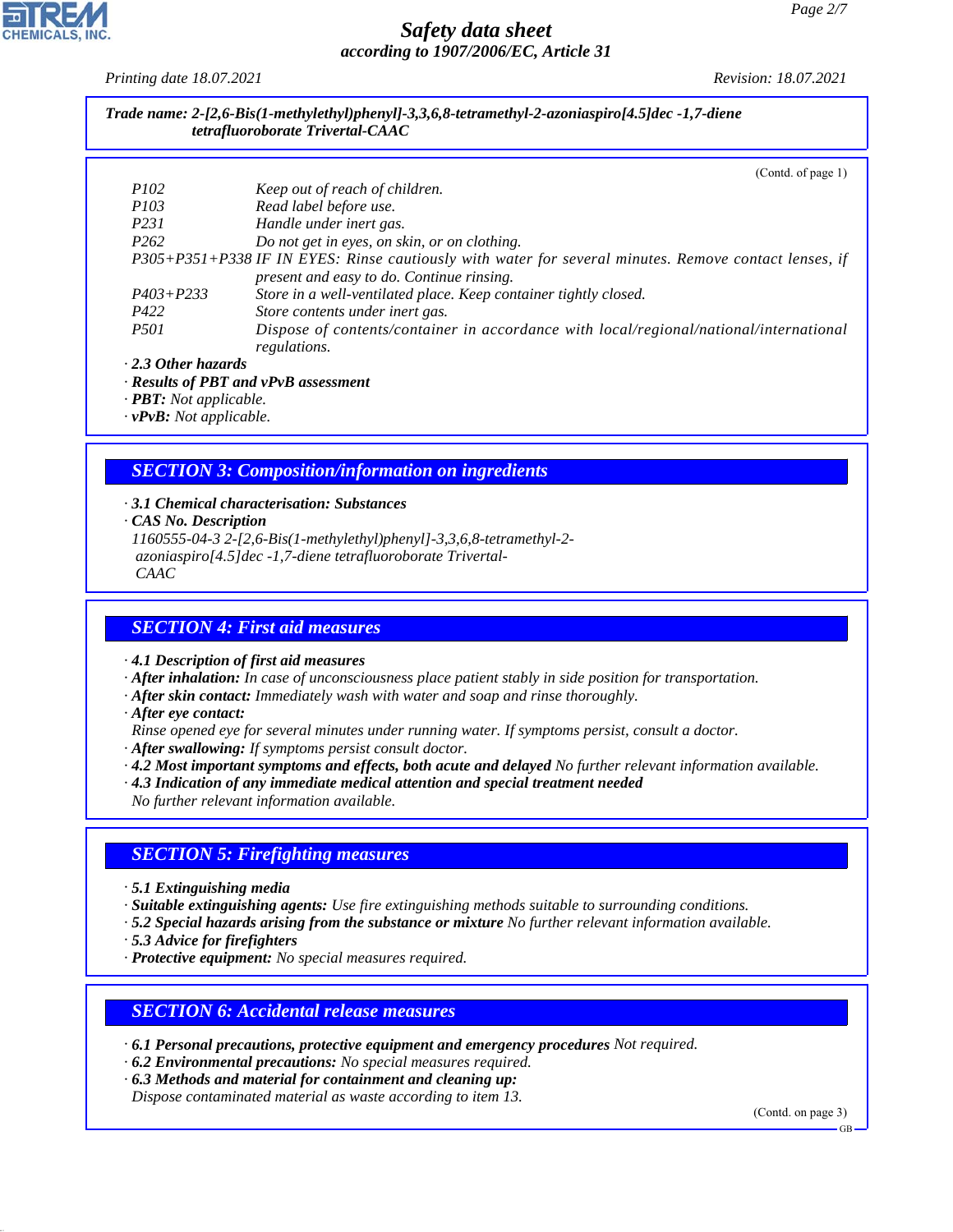*Printing date 18.07.2021 Revision: 18.07.2021*

*Trade name: 2-[2,6-Bis(1-methylethyl)phenyl]-3,3,6,8-tetramethyl-2-azoniaspiro[4.5]dec -1,7-diene tetrafluoroborate Trivertal-CAAC*

(Contd. of page 2)

*Ensure adequate ventilation.*

- *· 6.4 Reference to other sections*
- *See Section 7 for information on safe handling.*
- *See Section 8 for information on personal protection equipment.*

*See Section 13 for disposal information.*

## *SECTION 7: Handling and storage*

- *· 7.1 Precautions for safe handling Open and handle receptacle with care.*
- *· Information about fire and explosion protection: No special measures required.*
- *· 7.2 Conditions for safe storage, including any incompatibilities*
- *· Storage:*
- *· Requirements to be met by storerooms and receptacles: No special requirements.*
- *· Information about storage in one common storage facility: Not required.*
- *· Further information about storage conditions:*
- *Keep container tightly sealed.*

*Store in cool, dry conditions in well sealed receptacles. · 7.3 Specific end use(s) No further relevant information available.*

*SECTION 8: Exposure controls/personal protection*

*· Additional information about design of technical facilities: No further data; see item 7.*

- *· 8.1 Control parameters*
- *· Ingredients with limit values that require monitoring at the workplace: Not required.*
- *· Additional information: The lists valid during the making were used as basis.*
- *· 8.2 Exposure controls*
- *· Personal protective equipment:*
- *· General protective and hygienic measures: Keep away from foodstuffs, beverages and feed. Immediately remove all soiled and contaminated clothing Wash hands before breaks and at the end of work. Avoid contact with the eyes and skin.*

*· Respiratory protection:*

*In case of brief exposure or low pollution use respiratory filter device. In case of intensive or longer exposure use self-contained respiratory protective device.*

*· Protection of hands:*



44.1.1

\_S*Protective gloves*

*The glove material has to be impermeable and resistant to the product/ the substance/ the preparation. Due to missing tests no recommendation to the glove material can be given for the product/ the preparation/ the chemical mixture.*

*Selection of the glove material on consideration of the penetration times, rates of diffusion and the degradation · Material of gloves*

*The selection of the suitable gloves does not only depend on the material, but also on further marks of quality and varies from manufacturer to manufacturer.*

(Contd. on page 4)

GB

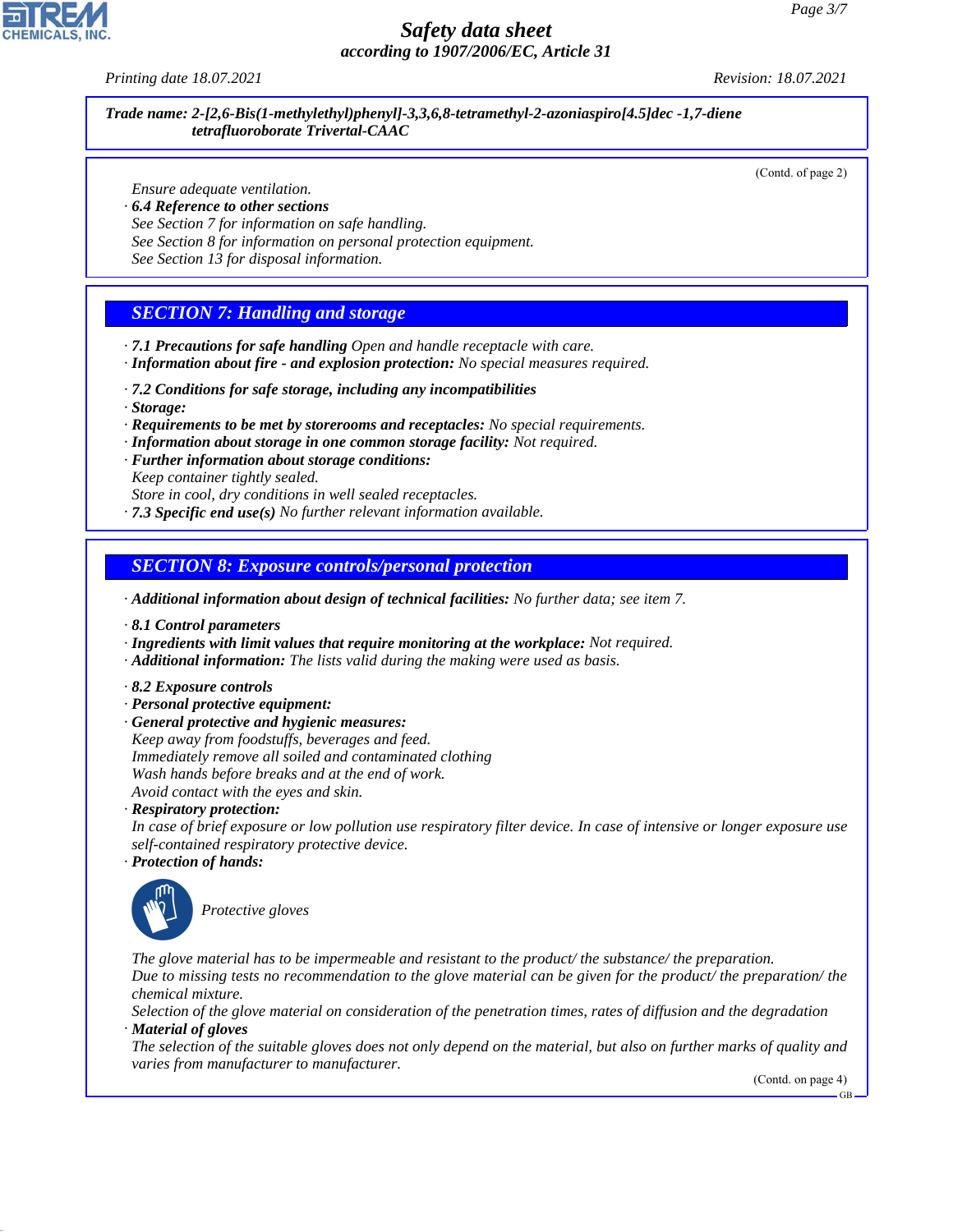|                                                             | (Contd. of page 3)                                                                                          |
|-------------------------------------------------------------|-------------------------------------------------------------------------------------------------------------|
| · Penetration time of glove material                        |                                                                                                             |
| observed.                                                   | The exact break through time has to be found out by the manufacturer of the protective gloves and has to be |
| $\cdot$ Eye protection:                                     |                                                                                                             |
|                                                             |                                                                                                             |
| Tightly sealed goggles                                      |                                                                                                             |
| · 9.1 Information on basic physical and chemical properties |                                                                                                             |
| <b>General Information</b>                                  |                                                                                                             |
| $\cdot$ Appearance:                                         |                                                                                                             |
| Form:                                                       | Powder                                                                                                      |
| Colour:                                                     | White                                                                                                       |
| $\cdot$ Odour:<br>· Odour threshold:                        | <i><b>Odourless</b></i><br>Not determined.                                                                  |
|                                                             |                                                                                                             |
| $\cdot$ pH-value:                                           | Not applicable.                                                                                             |
| Change in condition                                         |                                                                                                             |
| Melting point/freezing point:                               | Undetermined.                                                                                               |
| Initial boiling point and boiling range: Undetermined.      |                                                                                                             |
| · Flash point:                                              | Not applicable.                                                                                             |
| · Flammability (solid, gas):                                | Not determined.                                                                                             |
| · Ignition temperature:                                     |                                                                                                             |
| Decomposition temperature:                                  | Not determined.                                                                                             |
| · Auto-ignition temperature:                                | Not determined.                                                                                             |
| · Explosive properties:                                     | Product does not present an explosion hazard.                                                               |
| · Explosion limits:                                         |                                                                                                             |
| Lower:                                                      | Not determined.                                                                                             |
| <b>Upper:</b>                                               | Not determined.                                                                                             |
| · Vapour pressure:                                          | Not applicable.                                                                                             |
| · Density:                                                  | Not determined.                                                                                             |
| · Relative density                                          | Not determined.                                                                                             |
| · Vapour density                                            | Not applicable.                                                                                             |
| · Evaporation rate                                          | Not applicable.                                                                                             |
| · Solubility in / Miscibility with                          |                                                                                                             |
| water:                                                      | Insoluble.                                                                                                  |
| · Partition coefficient: n-octanol/water:                   | Not determined.                                                                                             |
| · Viscosity:                                                |                                                                                                             |
| Dynamic:                                                    | Not applicable.                                                                                             |
| Kinematic:                                                  | Not applicable.                                                                                             |
| · Solvent content:                                          |                                                                                                             |
| Organic solvents:                                           | $0.0\%$                                                                                                     |
| $VOC$ (EC)                                                  | $0.00\%$                                                                                                    |
| <b>Solids content:</b>                                      | 100.0%                                                                                                      |
|                                                             | (Contd. on page 5)                                                                                          |



44.1.1

*Printing date 18.07.2021 Revision: 18.07.2021*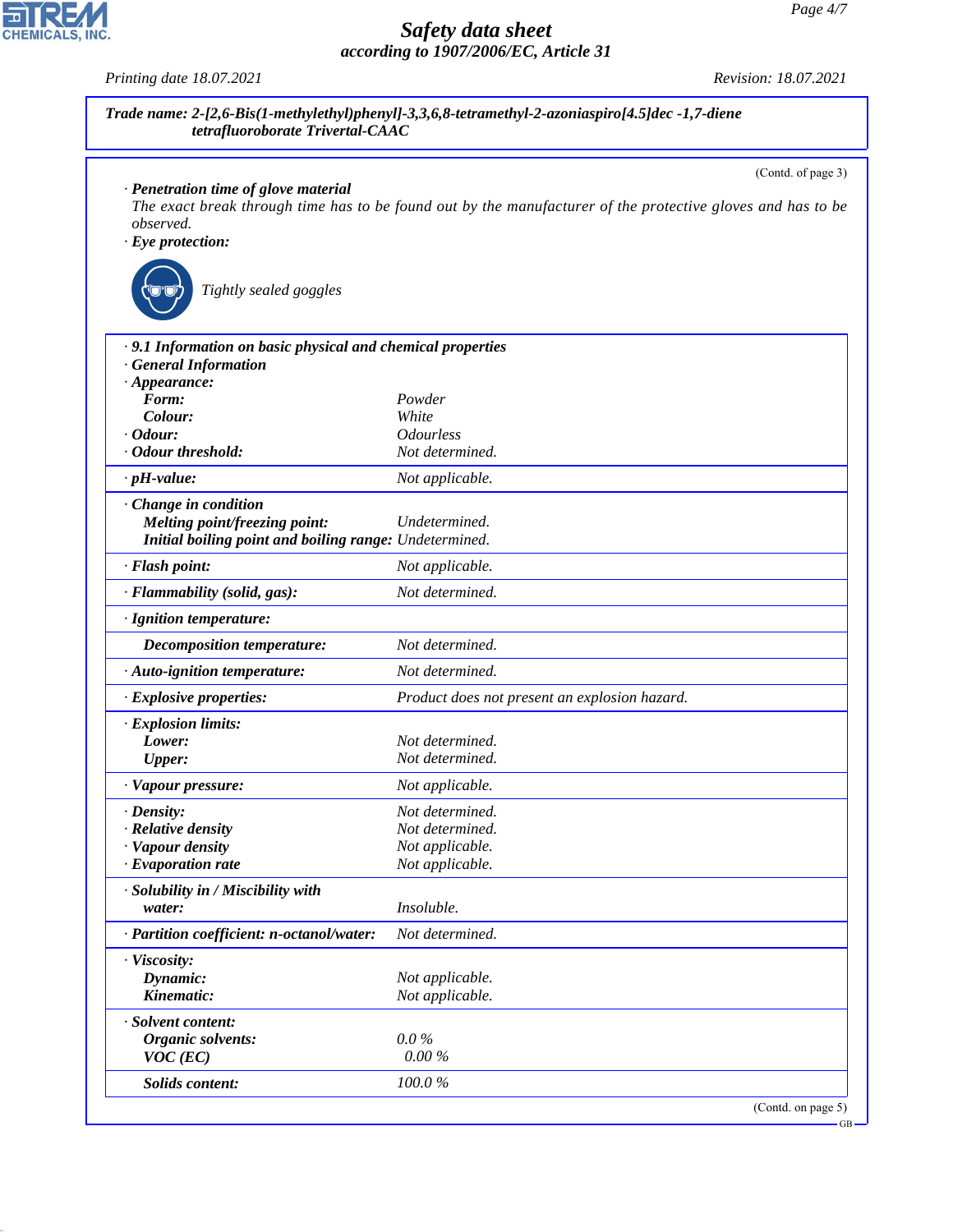*Printing date 18.07.2021 Revision: 18.07.2021*

*Trade name: 2-[2,6-Bis(1-methylethyl)phenyl]-3,3,6,8-tetramethyl-2-azoniaspiro[4.5]dec -1,7-diene tetrafluoroborate Trivertal-CAAC*

(Contd. of page 4)

*· 9.2 Other information No further relevant information available.*

### *SECTION 10: Stability and reactivity*

*· 10.1 Reactivity No further relevant information available.*

- *· 10.2 Chemical stability*
- *· Thermal decomposition / conditions to be avoided: No decomposition if used according to specifications.*
- *· 10.3 Possibility of hazardous reactions No dangerous reactions known.*
- *· 10.4 Conditions to avoid No further relevant information available.*
- *· 10.5 Incompatible materials: No further relevant information available.*
- *· 10.6 Hazardous decomposition products: No dangerous decomposition products known.*

#### *SECTION 11: Toxicological information*

*· 11.1 Information on toxicological effects*

- *· Acute toxicity Based on available data, the classification criteria are not met.*
- *· Primary irritant effect:*
- *· Skin corrosion/irritation Causes skin irritation.*
- *· Serious eye damage/irritation*
- *Causes serious eye irritation.*
- *· Respiratory or skin sensitisation Based on available data, the classification criteria are not met.*
- *· CMR effects (carcinogenity, mutagenicity and toxicity for reproduction)*
- *· Germ cell mutagenicity Based on available data, the classification criteria are not met.*
- *· Carcinogenicity Based on available data, the classification criteria are not met.*
- *· Reproductive toxicity Based on available data, the classification criteria are not met.*
- *· STOT-single exposure*
- *May cause respiratory irritation.*

*· STOT-repeated exposure Based on available data, the classification criteria are not met.*

*· Aspiration hazard Based on available data, the classification criteria are not met.*

#### *SECTION 12: Ecological information*

- *· 12.1 Toxicity*
- *· Aquatic toxicity: No further relevant information available.*
- *· 12.2 Persistence and degradability No further relevant information available.*
- *· 12.3 Bioaccumulative potential No further relevant information available.*
- *· 12.4 Mobility in soil No further relevant information available.*
- *· Additional ecological information:*
- *· General notes: Not known to be hazardous to water.*
- *· 12.5 Results of PBT and vPvB assessment*
- *· PBT: Not applicable.*
- *· vPvB: Not applicable.*

44.1.1

*· 12.6 Other adverse effects No further relevant information available.*

(Contd. on page 6)

GB

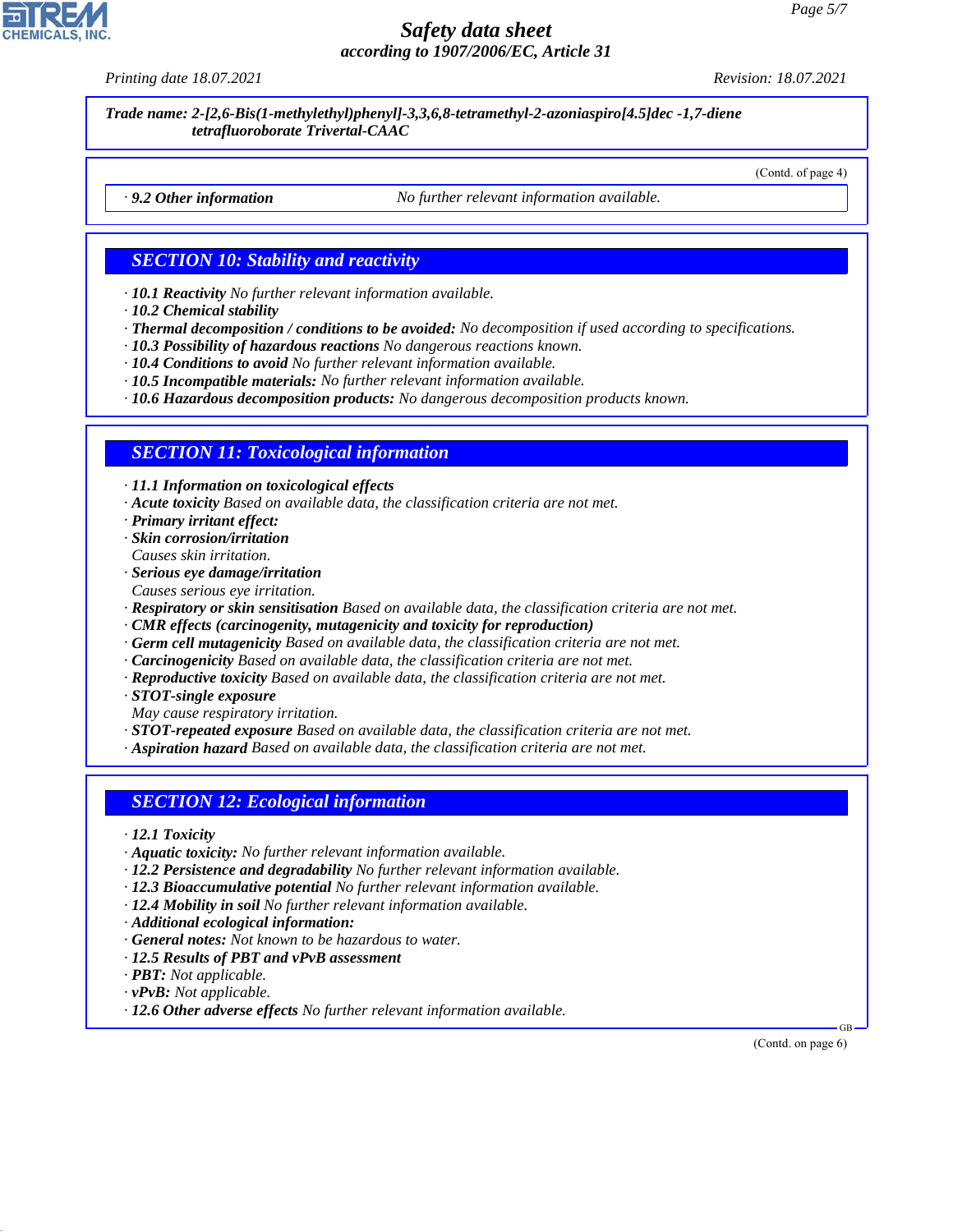*Printing date 18.07.2021 Revision: 18.07.2021*

*Trade name: 2-[2,6-Bis(1-methylethyl)phenyl]-3,3,6,8-tetramethyl-2-azoniaspiro[4.5]dec -1,7-diene tetrafluoroborate Trivertal-CAAC*

(Contd. of page 5)

#### *SECTION 13: Disposal considerations*

*· 13.1 Waste treatment methods*

*· Recommendation*

*Must not be disposed together with household garbage. Do not allow product to reach sewage system.*

*· Uncleaned packaging:*

*· Recommendation: Disposal must be made according to official regulations.*

| <b>SECTION 14: Transport information</b>                                                                     |                 |  |
|--------------------------------------------------------------------------------------------------------------|-----------------|--|
| $\cdot$ 14.1 UN-Number<br>· ADR, ADN, IMDG, IATA                                                             | not regulated   |  |
| $\cdot$ 14.2 UN proper shipping name<br>· ADR, ADN, IMDG, IATA                                               | not regulated   |  |
| $\cdot$ 14.3 Transport hazard class(es)                                                                      |                 |  |
| · ADR, ADN, IMDG, IATA<br>· Class                                                                            | not regulated   |  |
| $\cdot$ 14.4 Packing group<br>· ADR, IMDG, IATA                                                              | not regulated   |  |
| $\cdot$ 14.5 Environmental hazards:<br>$\cdot$ Marine pollutant:                                             | $N_{O}$         |  |
| $\cdot$ 14.6 Special precautions for user                                                                    | Not applicable. |  |
| $\cdot$ 14.7 Transport in bulk according to Annex II of<br><b>Marpol and the IBC Code</b><br>Not applicable. |                 |  |
| · UN "Model Regulation":                                                                                     | not regulated   |  |

#### *SECTION 15: Regulatory information*

*· 15.1 Safety, health and environmental regulations/legislation specific for the substance or mixture*

*· Directive 2012/18/EU*

*· Named dangerous substances - ANNEX I Substance is not listed.*

*· 15.2 Chemical safety assessment: A Chemical Safety Assessment has not been carried out.*

# *SECTION 16: Other information*

*This information is based on our present knowledge. However, this shall not constitute a guarantee for any specific product features and shall not establish a legally valid contractual relationship.*

*· Department issuing SDS: Technical Department.*

*· Contact: Technical Director*

44.1.1

*· Abbreviations and acronyms:*

*ADR: Accord européen sur le transport des marchandises dangereuses par Route (European Agreement concerning the International Carriage of Dangerous Goods by Road)*

*IMDG: International Maritime Code for Dangerous Goods*

*IATA: International Air Transport Association*

*GHS: Globally Harmonised System of Classification and Labelling of Chemicals*

(Contd. on page 7)

GB